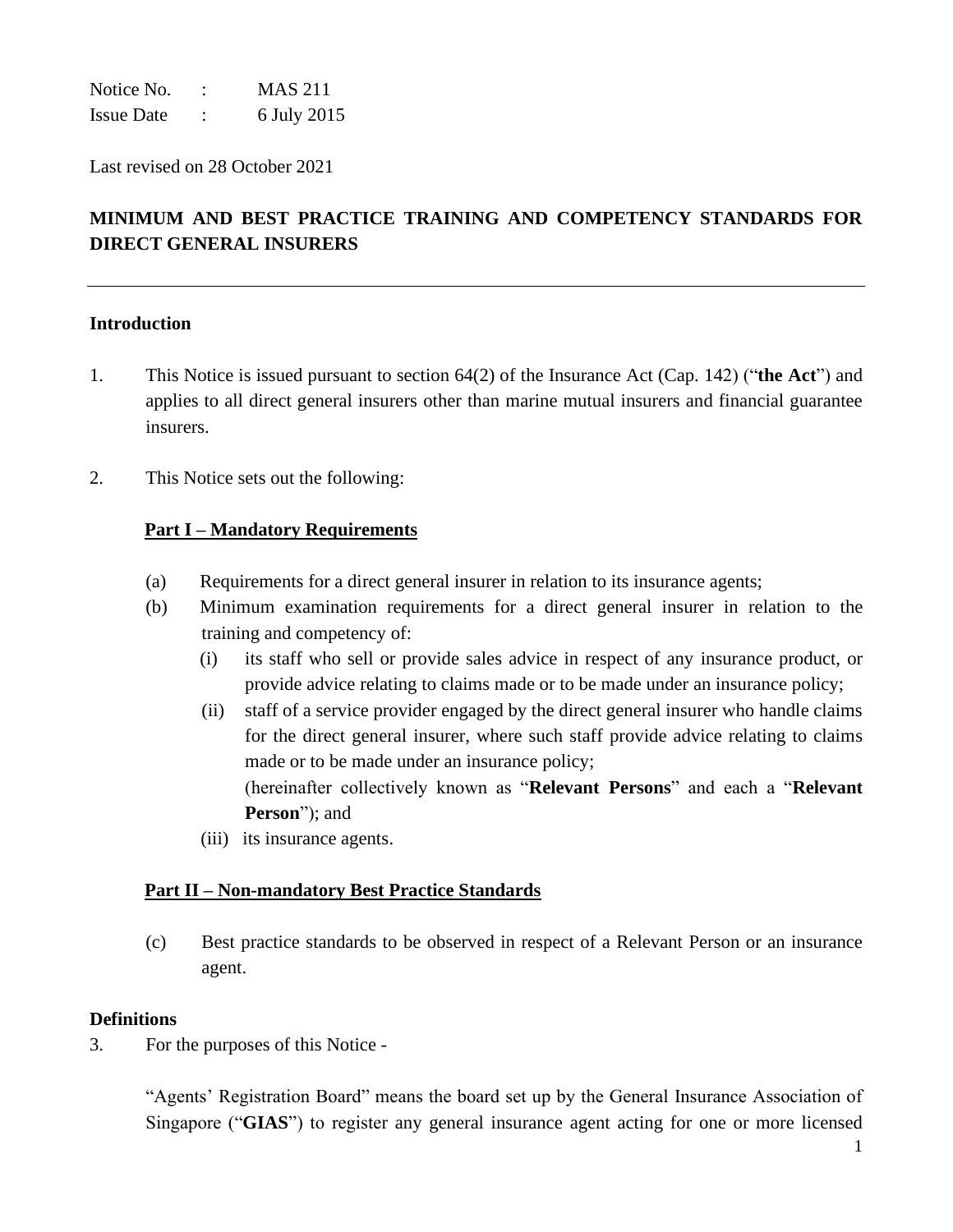insurer carrying on general business;

"business day" means any calendar day, other than a Saturday, Sunday or public holiday;

[MAS Notice 211 (Amendment) 2020]

"CGI qualification" means:

- (a) in relation to
	- (i) a Relevant Person or insurance agent who sells, provides sales advice on personal general insurance; or
	- (ii) a Relevant Person who provides advice relating to claims made or to be made in respect of personal general insurance,

qualification in the Basic Insurance Concepts and Principles (BCP) and the Personal General Insurance (PGI) modules of the Certification in General Insurance ("CGI")<sup>1</sup>;

- (b) in relation to
	- (i) a Relevant Person or insurance agent who sells, provides sales advice on commercial general insurance; or
	- (ii) a Relevant Person who provides advice relating to claims made or to be made in respect of commercial general insurance,

qualification in the Basic Insurance Concepts and Principles (BCP) and the Commercial General Insurance (ComGI) modules of the CGI.

"citizen of Singapore" has the same meaning as in Article 2(1) of the Constitution of the Republic of Singapore;

"direct general insurer" means an insurer licensed under section 8 of the Act to carry on direct general insurance business but excludes any marine mutual insurer and financial guarantee insurer;

"financial guarantee insurer" has the same meaning as in regulation 2 of the Insurance (Financial Guarantee Insurance) Regulations;

 $<sup>1</sup>$  The CGI is conducted by the Singapore College of Insurance and consists of 3 modules as follows:</sup>

<sup>(</sup>a) Basic Insurance Concepts and Principles (BCP);

<sup>(</sup>b) Personal General Insurance (PGI); and

<sup>(</sup>c) Commercial General Insurance (ComGI).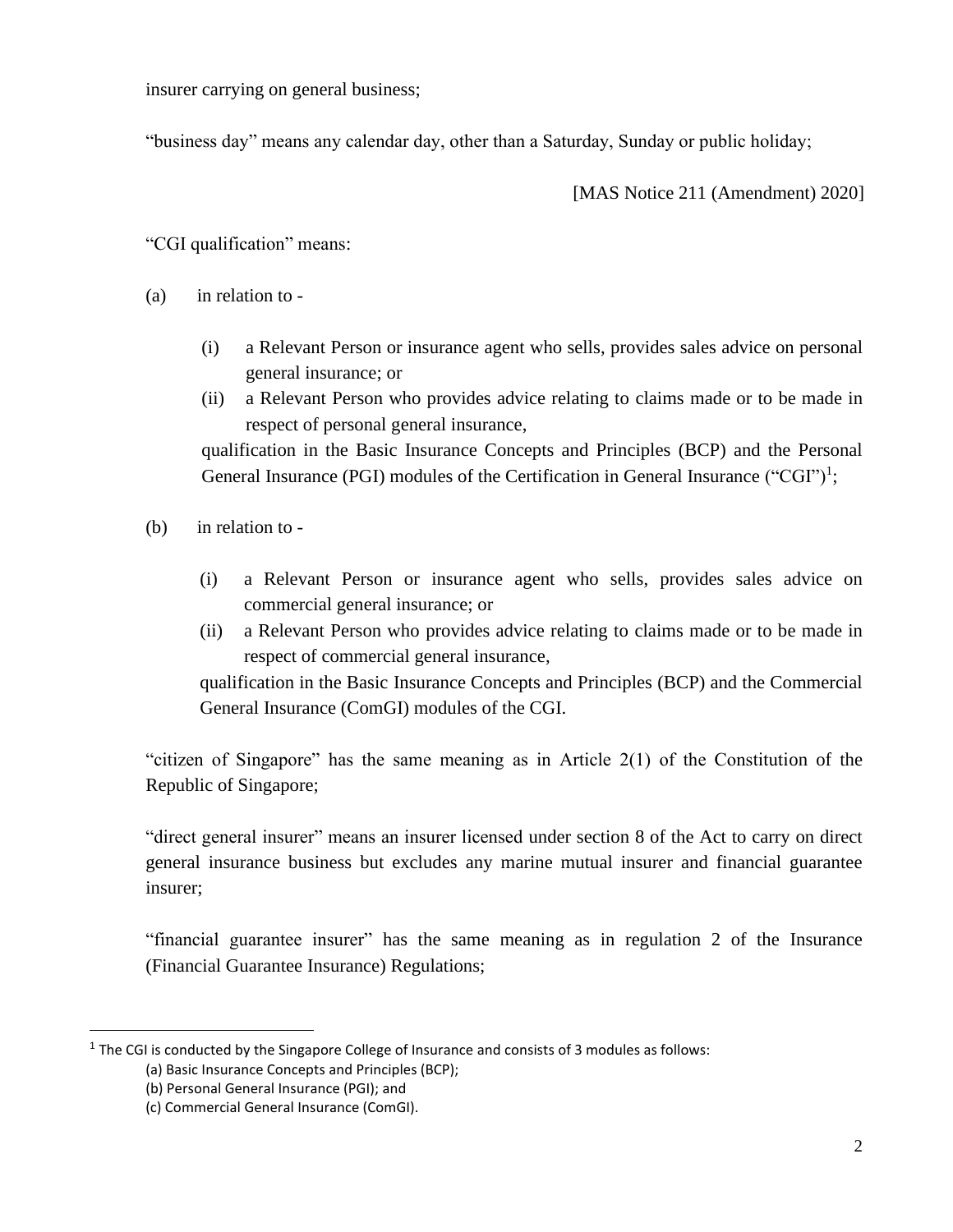"permanent resident" has the same meaning as in section 2 of the Enlistment Act (cap. 93);

"relevant date" means –

- (a) in the case of a Relevant Person mentioned in paragraph  $9C(a)$ , the earliest of the dates mentioned in paragraphs  $9C(c)(i)$ ,  $(c)(ii)$  or  $(c)(iii)$ ; or
- (b) in the case of a Relevant Person mentioned in paragraph 9C(b), the date mentioned in paragraph 9C(d);

[MAS Notice 211 (Amendment) 2020]

"Trade Specific Agent" means an insurance agent for a direct general insurer, who does not carry on the business as an insurance agent in Singapore as his core business;

"valid work pass" has the same meaning as in section 2 of the Employment of Foreign Manpower Act (cap 91A.);

4. The expressions used in this Notice shall, except where defined in this Notice or where the context otherwise requires, have the same meanings as in the Act.

## **Part I – Mandatory Requirements**

- 5. This Part sets out requirements which are mandatory. A failure to comply with a mandatory requirement is punishable under section 55(2) of the Act.
- 6. Subject to paragraphs 7, 8, 8A and 9A, a direct general insurer shall only enter into a contract of insurance arranged by an insurance agent, if -
	- (a) such agent is registered with the Agents' Registration Board; and
	- (b)in the case of an insurance agent who is an individual, the individual satisfies all of the following requirements:
		- (i) he is at least 18 years of age;
		- (ii) he is a citizen of Singapore, a permanent resident, or a foreigner holding a valid work pass;
		- (iii) he has obtained minimum academic qualifications equivalent to or higher than 3 GCE "O" Level credit passes or at least attained the Basic Competency Examination Certificate awarded by the Singapore College of Insurance if the individual has no GCE "O" level credit passes; and
		- (iv) who meets any of the following:
			- (A) has obtained the CGI qualification;
			- (B) was not required to obtain the CGI qualification when it was first introduced in 1990;
			- (C) has acceptable qualifications in lieu of the CGI qualification set out at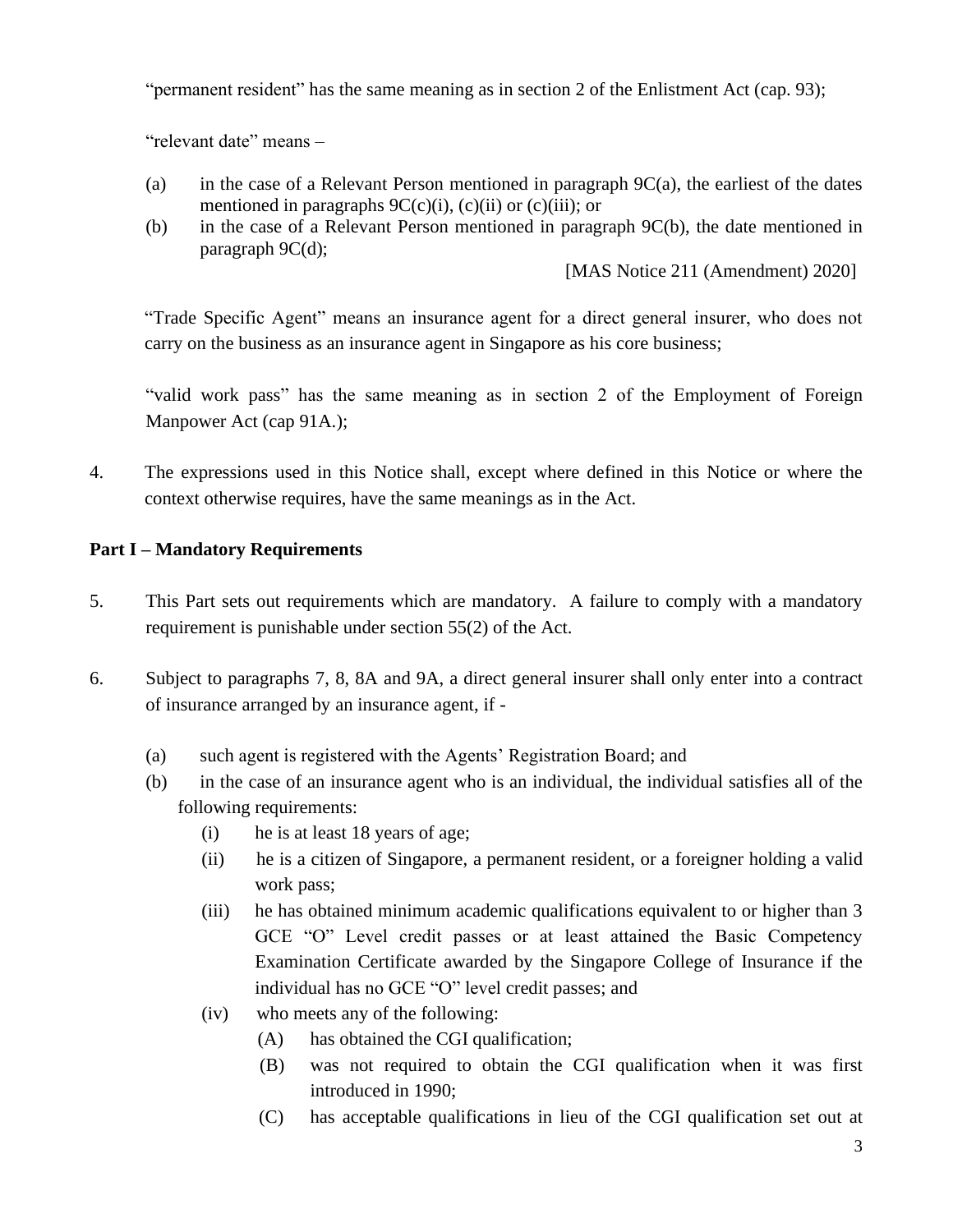Annex 1; or

(D) where he is a Trade Specific Agent, has acceptable qualification in lieu of the CGI qualification set out at Annex 2.

[MAS Notice 211 (Amendment) 2020]

[MAS Notice 211 (Amendment No.2) 2021]

A copy of Annex 1 and Annex 2, as may be amended from time to time are set out at the Authority's Internet website at http://www.mas.gov.sg (under "Regulations and Financial Stability", "Regulations, Guidance and Licensing", "Insurance", "Notices", "Insurance Companies", "MAS 211 Minimum and Best Practice Training and Competency Standards for Direct General Insurers").

- 7. For the purposes of paragraph 6, an insurance agent who is an individual and who:
	- (a) is in possession of the Certificate in Insurance Practice or Certificate of Proficiency; and
	- (b) was registered with the Agents' Registration Board at any time before 4 September 2009,

will not be required to obtain the CGI qualification.

[MAS Notice 211 (Amendment) 2020]

[MAS Notice 211 (Amendment No. 2) 2021]

- 8. For the purposes of paragraph 6, an insurance agent which is:
	- (a) a bank licensed under the Banking Act (Cap. 19);
	- (b) a finance company licensed under the Finance Companies Act (Cap. 108);
	- (c) merchant bank licensed under the Banking Act; and

[MAS Notice 211 (Amendment) 2021]

(d) an insurer licensed under the Insurance Act (Cap. 142) and is approved by the Authority to underwrite life business in Singapore;

need not register with the Agents' Registration Board.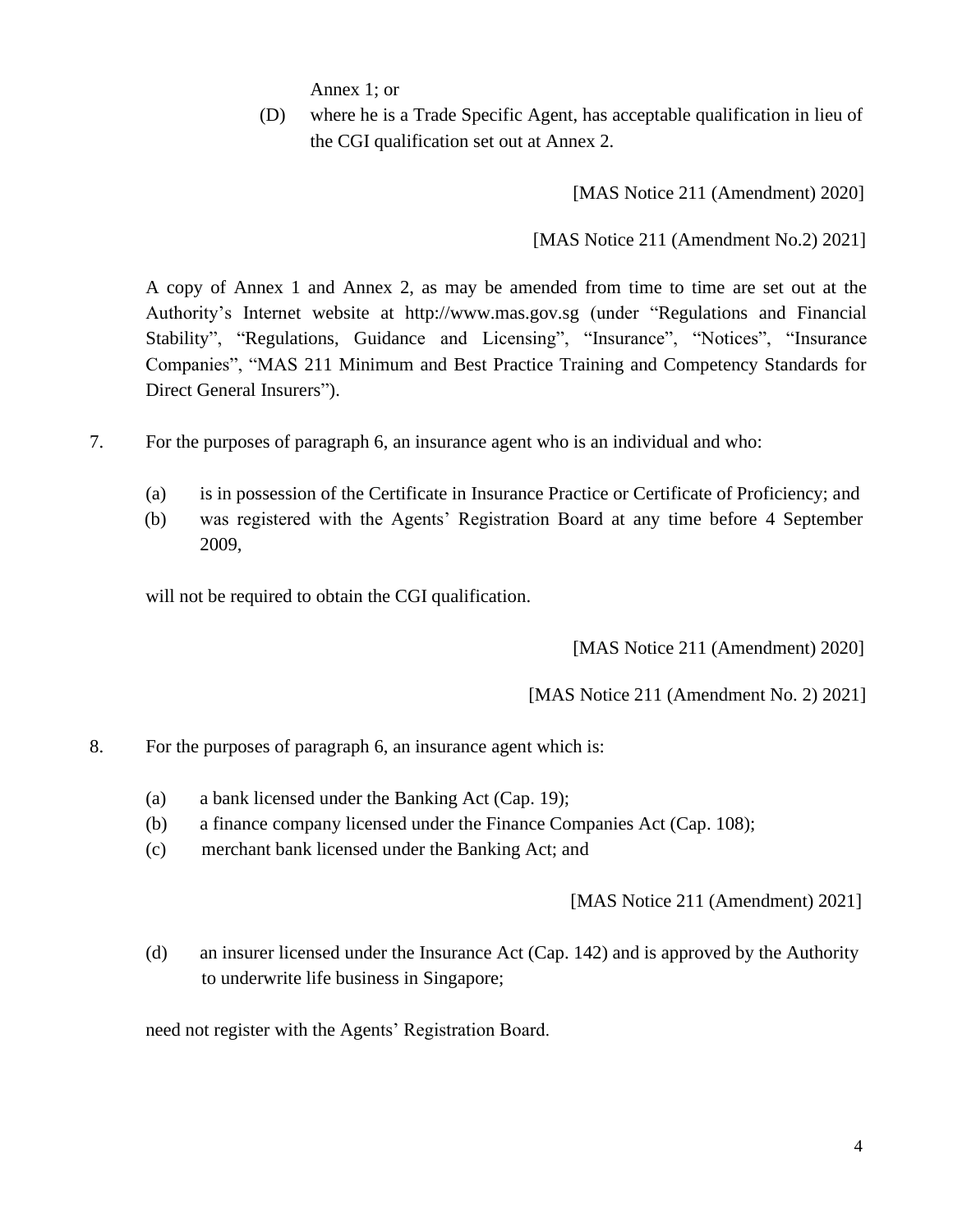- 8A For the purpose of paragraph 6, an insurance agent who is an individual and who:
	- (a) is a Trade Specific Agent; or
	- (b) was registered with the Agents' Registration Board on or before 1 May 2005,

need not possess minimum academic qualifications equivalent to or higher than 3 GCE "O" Level credit passes or attain the Basic Competency Examination Certificate awarded by the Singapore College of Insurance.

[MAS Notice 211 (Amendment No.2) 2021]

- 9. Subject to paragraph 9C, a direct general insurer shall ensure that each of its Relevant Persons possesses the CGI qualification before he or she is allowed to provide sales advice on or sell general insurance products or provide advice relating to claims made or to be made under an insurance policy unless:
	- (a) such a Relevant Person is aged 45 years and above as at 1 June 2002 and has attended all tutorials for the relevant CGI modules on or before 31 December 2002; or
	- (b) such a Relevant Person has acceptable qualifications in lieu of the CGI qualification. The list of qualifications is at Annex 1.

[MAS Notice 211 (Amendment) 2020]

## **Relief Measures During the COVID-19 Pandemic**

- 9A. Despite paragraph 6, where an individual is employed as, or appointed to act as, an insurance agent for a direct general insurer, between 16 April 2020 and 30 September 2020 (both dates inclusive), for a period of six months from the date of employment or appointment of that insurance agent (or such longer period as may be allowed by the Authority in writing), the direct general insurer may enter into a contract of insurance arranged by that insurance agent notwithstanding the insurance agent does not satisfy any one of the requirements in paragraph  $6(b)(iv)(A)$  to  $6(b)(iv)(D)$  of this Notice.
- 9B. A direct general insurer must, for the duration where it relies on paragraph 9A
	- (a) put in place measures<sup>2</sup> to properly supervise the activities and conduct of the relevant insurance agent, including measures to ensure that all obligations assumed and liabilities incurred by the insurance agent are properly fulfilled, whether actual or contingent and

<sup>&</sup>lt;sup>2</sup> The direct general insurer may refer to the Frequently Asked Questions (FAQs) on Relief Measures Relating to COVID-19 Situation - General Insurance and Health Insurance Examinations and Continuing Professional Development Requirements.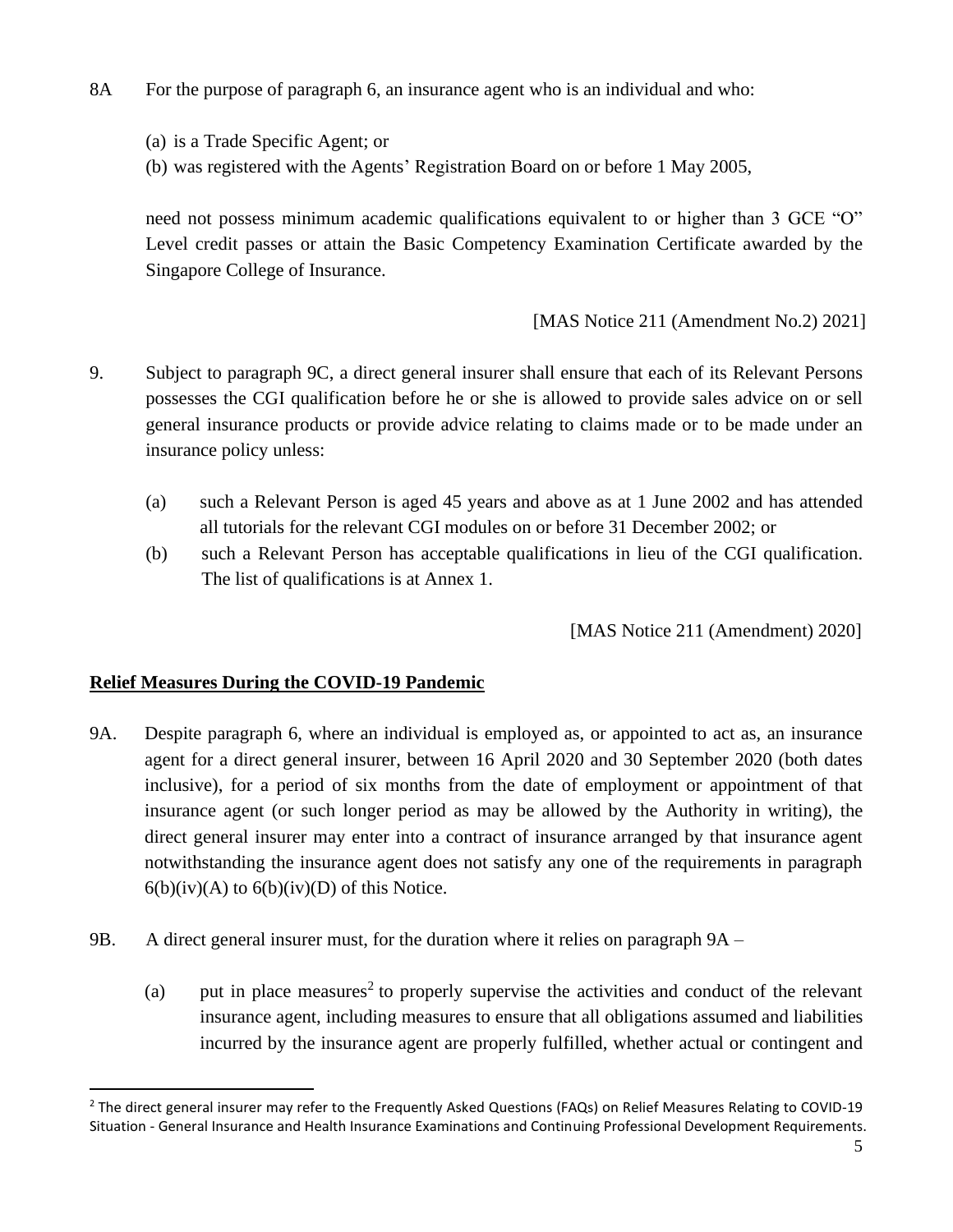howsoever arising, in relation to the arrangement of contracts of insurance by that insurance agent; and

- (b) put in place measures, including proper training, to ensure that the relevant insurance agent understands and complies with all Singapore laws that are relevant to the arrangement of contracts of insurance by that insurance agent.
- 9C. Despite paragraph 9—
	- (a) where a Relevant Person is—
		- (i) employed; or
		- (ii) otherwise appointed,

to provide sales advice on or sell general insurance products or provide advice relating to claims made or to be made under an insurance policy, by the direct general insurer, between 16 April 2020 and 30 September 2020 (both dates inclusive); or

- (b) where a Relevant Person is—
	- (i) employed; or
	- (ii) otherwise appointed,

to provide advice relating to claims made or to be made under an insurance policy, by a service provider, between 16 April 2020 and 30 September 2020 (both dates inclusive), and where the service provider is engaged by the direct general insurer to handle claims for the direct general insurer,

the direct general insurer is exempt from paragraph 9 of this Notice in respect of that Relevant Person for a period of six months (or such longer period as may be allowed by the Authority in writing) from –

- (c) in the case of a Relevant Person mentioned in sub-paragraph (a), the earliest of the following dates –
	- (i) the date the Relevant Person is employed or otherwise appointed by the direct general insurer to provide sales advice on general insurance products;
	- (ii) the date the Relevant Person is employed or otherwise appointed by the direct general insurer to sell general insurance products;
	- (iii) the date the Relevant Person is employed or otherwise appointed by the direct general insurer to provide advice relating to claims made or to be made under an insurance policy; or
- (d) in the case of a Relevant Person mentioned in sub-paragraph (b), the date the Relevant Person is employed or otherwise appointed by the service provider to provide advice relating to claims made or to be made under an insurance policy.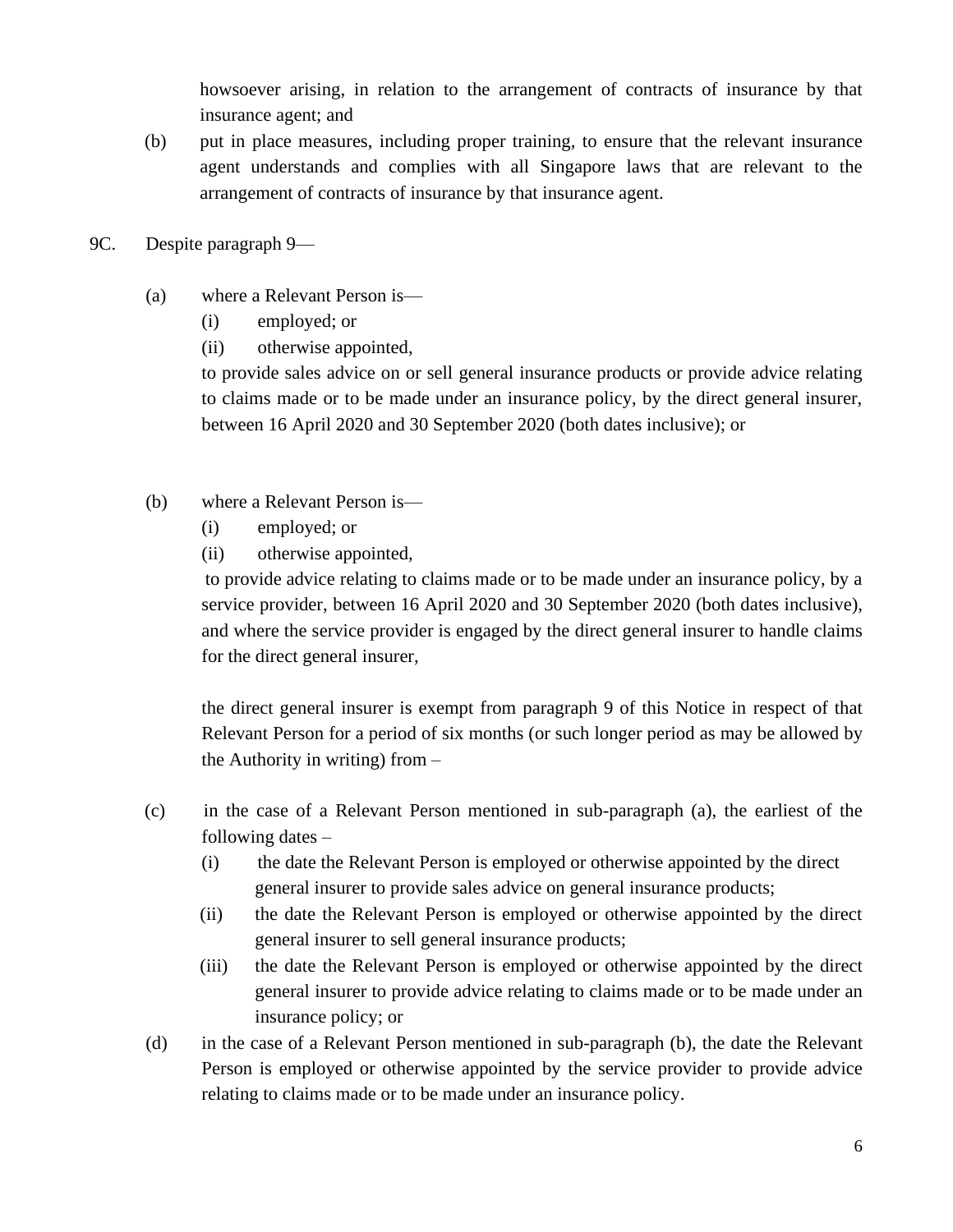- 9D. A direct general insurer must, for the duration where it relies on the exemption under paragraph 9C in respect of a Relevant Person –
	- (a) put in place measures<sup>3</sup> to properly supervise the activities and conduct of the Relevant Person, including measures to ensure that all obligations assumed and liabilities incurred by the Relevant Person are properly fulfilled, whether actual or contingent and howsoever arising, in relation to the provision of sales advice on or sale of general insurance products or provision of advice relating to claims made or to be made under an insurance policy; and
	- (b) put in place measures, including proper training, to ensure that the Relevant Person understands and complies with all Singapore laws that are relevant to the provision of sales advice on or sale of general insurance products or provision of advice relating to claims made or to be made under an insurance policy.

[MAS Notice 211 (Amendment) 2020]

- 9E. Where a direct general insurer relies on the exemption under paragraph 9C in respect of a Relevant Person, the direct general insurer must submit to the Authority all of the following information, within three business days from the relevant date –
	- (a) the Relevant Person's name;
	- (b) the relevant date;
	- (c) all the relevant activities being conducted by the Relevant Person.
- 9F. For the purpose of paragraph 9E, "relevant activity" means any of the following activities–
	- (a) provision of sales advice on general insurance products;
	- (b) sale of general insurance products;
	- (c) provision of advice relating to claims made or to be made under an insurance policy.

[MAS Notice 211 (Amendment) 2020]

<sup>&</sup>lt;sup>3</sup> The direct general insurer may refer to the Frequently Asked Questions (FAQs) on Relief Measures Relating to COVID-19 Situation - General Insurance and Health Insurance Examinations and Continuing Professional Development Requirements.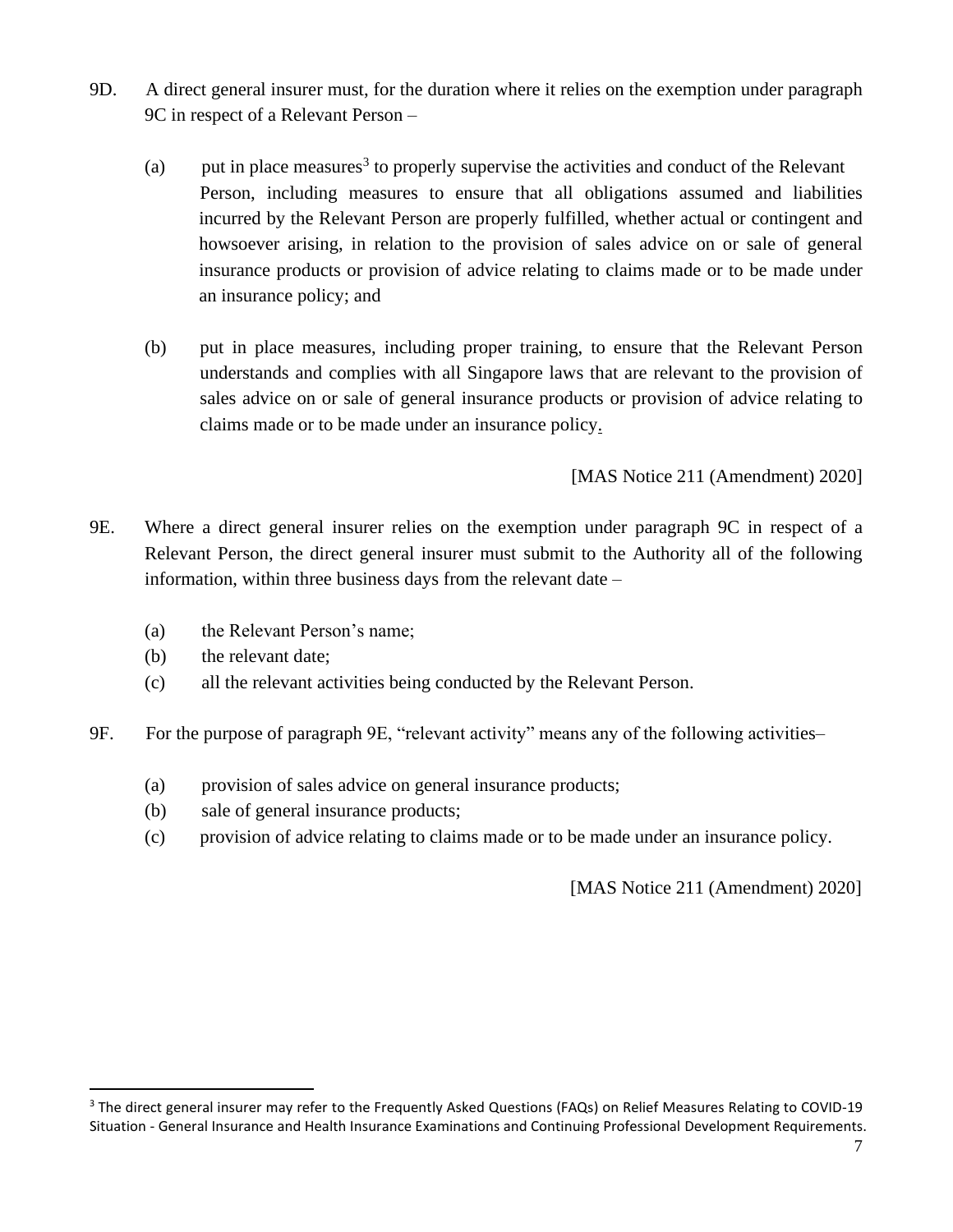## **Part II – Non-Mandatory Best Practice Standards in Training and Competency**

- 10. A direct general insurer should ensure that each of its Relevant Persons or insurance agents is adequately trained.
- 11. The Authority expects all direct general insurers to observe the non-mandatory best practice standards in training and competency which has been developed by the GIAS to raise the standards of service to customers. A copy of the standards is available on the GIAS website at [http://www.gia.org.sg.](http://www.gia.org.sg/) While these standards are not mandatory, the Authority expects all insurers to foster professional standards and enhance confidence in the insurance industry. As such, a direct general insurer should prepare and implement training and competency plans and maintain training and competency records for each of its Relevant Persons or insurance agents. A direct general insurer should ensure that each of its Relevant Persons or insurance agents complies with the minimum number of hours stipulated for continuous professional development.

## **Commencement and cancellation**

12. This Notice shall take effect from 20 July 2015. MAS Notice 211 dated 22 June 2007 will be cancelled from 20 July 2015.